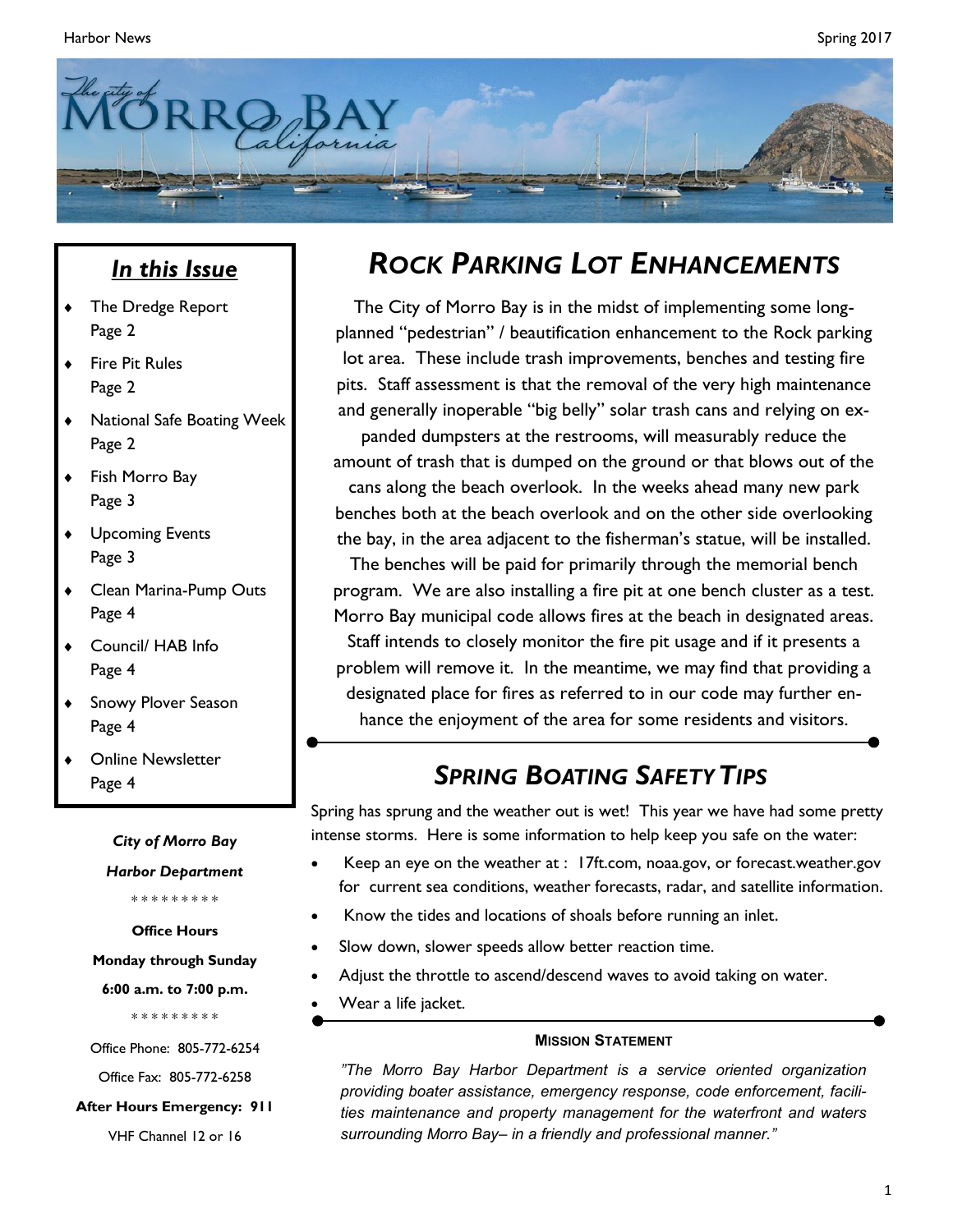## *DREDGE REPORT*

**CHANNEL DREDGING:** Currently the Army Corps of Engineers has contracted the dredging operation that is dredging the Harbor channel. The disposal pipeline is located directly under the Yellow buoys. For safe navigation of the bay contact the Harbor Patrol on VHF channel 12 or the dredge directly on VHF channel 69.

**DREDGE YAQUINA TO ARRIVE IN MAY:** The hopper dredge Yaquina is tentatively scheduled to arrive in Morro Bay early, May 2017. They will be dredging primarily in the Entrance and Transition Channel areas. Be safe when transiting the harbor during dredging. Contact the Harbor Patrol to find out general conditions and to get a contact number for the dredge so you can find out from them directly the safest way to proceed during their operations.

### *FIRE PIT RULES*

The City of Morro Bay installed a fire pit as a test in the Rock Parking Lot. Here are some rules to follow to ensure safe usage:

- Fires only allowed in designated containers.
- All fires shall be constantly attended until the fire is extinguished.
- Fuel loading shall not exceed 3 ft. in diameter and 2 ft. in height.
- Fires shall be fueled only by natural dried wood, charcoals, or commercial logs.
- Leave your ashes in the fire pit, do not place in trash receptacles.

# *NATIONAL SAFE BOATING WEEK MAY 20-26TH, 2017*

During National Safe Boating Week, we want to bring special attention to this pastime and remind recreational boaters of a few tips to ensure that they and their loved ones are safe and responsible while exploring the waterways.

Proper planning for the day of boating begins even before leaving the home. Getting a free vessel safety check and taking a safe boating course at the beginning of the boasting season, filing a float plan with a family member or friend, and checking the weather before boating are key steps to an enjoyable time boating. Every boater should wear a U.S. Coast Guard-approved life jacket at all times while boating. Drowning remains the number one cause of death for recreational boaters each year, and the majority of drowning victims in recreational boating accidents are not wearing a life jacket. Safe and responsible boating includes never operating a boat while under the influence of drugs or alcohol and knowing basic navigation rules.

National Safe Boating Week is observed to bring attention to important life-saving tips for recreational boaters for that they can have a safer, more fun experience out on the water.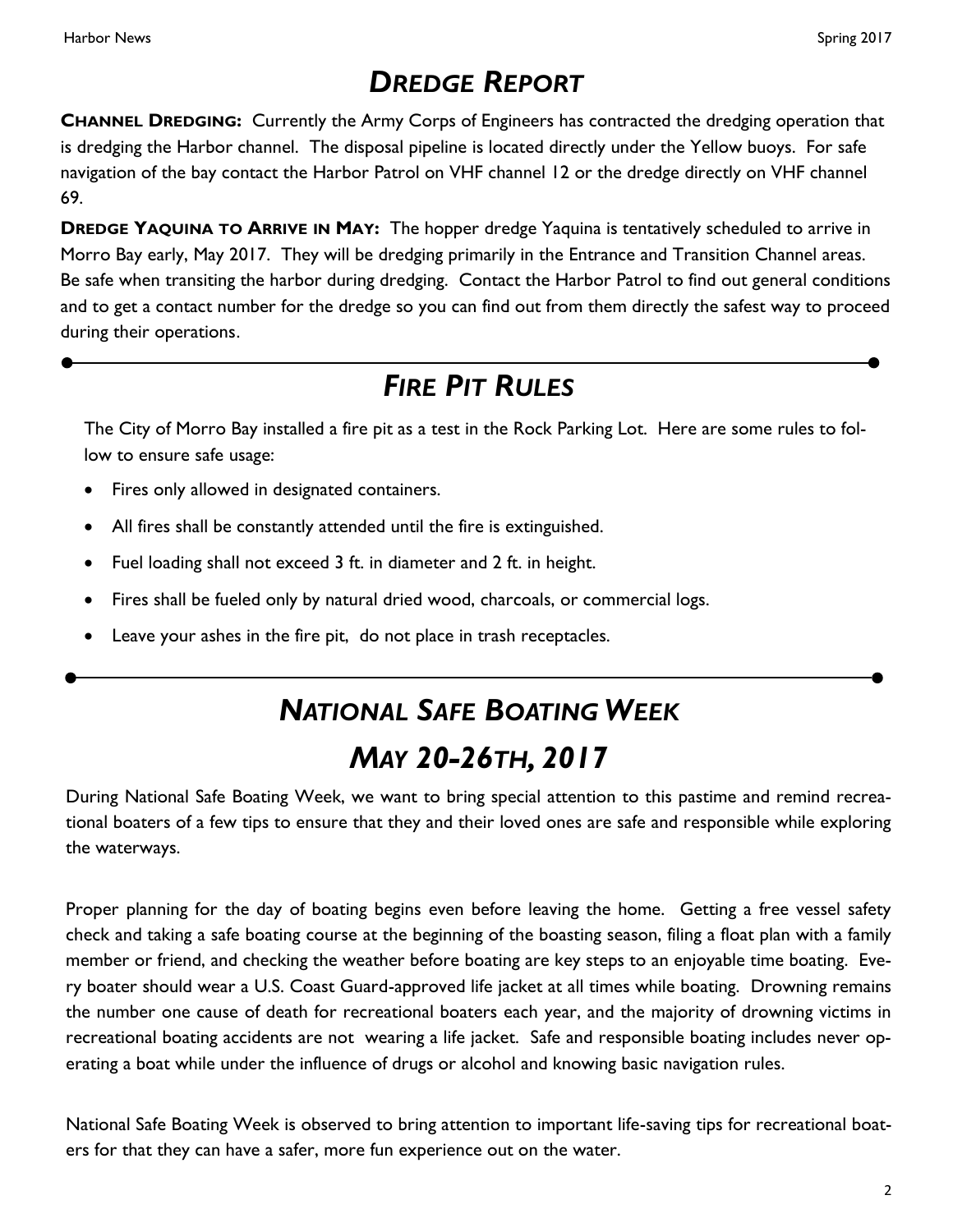## *FISH MORRO BAY*

**Commercial:** Salmon season opens May 1st through June 30th. Here are some general commercial regulations. For more information visit: wildlife.ca.gov/fishing .

- Minimum size limit: 27 inches total length
- All salmon except Coho; all commercial salmon must be landed in California.
- Single point, single shank barbless hooks are required
- No more that 6 lines are allowed per vessel.
- Compliance with minimum size or other special restrictions.
- Transit through closed area with salmon on board.
- Barbless circle hooks required when fishing with bait and fishing by any other means than trolling.

**Recreational:** Rock fish opens April 1, 2017. Here are some guidelines for species, size, limit, and depth. **Lingcod:** 22", 2 fish, less that 360'; **Cabezon:** 15", 3 fish within 10 fish RCG, Less than 360'; **Kelp & Rock Greenlings:** 12", 10 fish within the 10 fish RCG, Less that 360'. The daily bag and possession limit is 10 fish in combination of all species with the RCG Complex ( includes all species of Rockfish, Cabezon, & Greenlings) per person, with a sub-limit on Black rockfish (3 per person) and canary rockfish (1 per person) also included in the 10 fish RCG Complex aggregate limit. Yellow eye, Bronze spotted, and Cow cod may not be retained. **Salmon** (season is from April 2– May 31st): 24", 2 per person. Retention of Coho salmon or steelhead trout is prohibited in any ocean fishery. For the most current information visit: wildlife.ca.gov/ fishing .

#### *UPCOMING EVENTS*

**Captain's License Class:** The Maritime Institute is coming to Morro Bay March 6-17th. This course is for OUPV Master up to 100 GT and includes assistance towing and sailing endorsements. Visit www.MaritimeInstitute.com to Register.

**Rescue Watercraft Conference:** The 2017 RWC Conference, presented by K-38 on March 10-17th. Open water training will be March 13th– 14th, this will provide students with operation skills and include a night operation segment.

**Beach Lifeguard:** Now hiring! Visit www.morro-bay.ca.us for applications and more details. Applications and certifications are due March 16th by 5:00pm at City Hall.

Art Show & Open House: April 14th at the Gallery at Marina Square.

**Easter at the Rock:** Sunrise service will be held at the Morro Rock parking lot April 16th at 6 a.m.

**Kite Festival:** Hosted on the beach north of Morro Rock which offers some of the best kite-flying wind in the world! Come enjoy this free annual event April 29-30th for all ages and lifestyles.

**Miracle Mile 10K:** Saturday, May 13th at 8:00 a.m. run/walk 6.2 miles from Morro Rock to Cayucos Pier for a cause. Visit mm4k.com to register and for more details.

**AMGEN Tour:** The AMGEN Tour announces the cycling route to Morro Bay on May 16th.

**DogFest:** May 20th is a dog themed event with a clean water message.